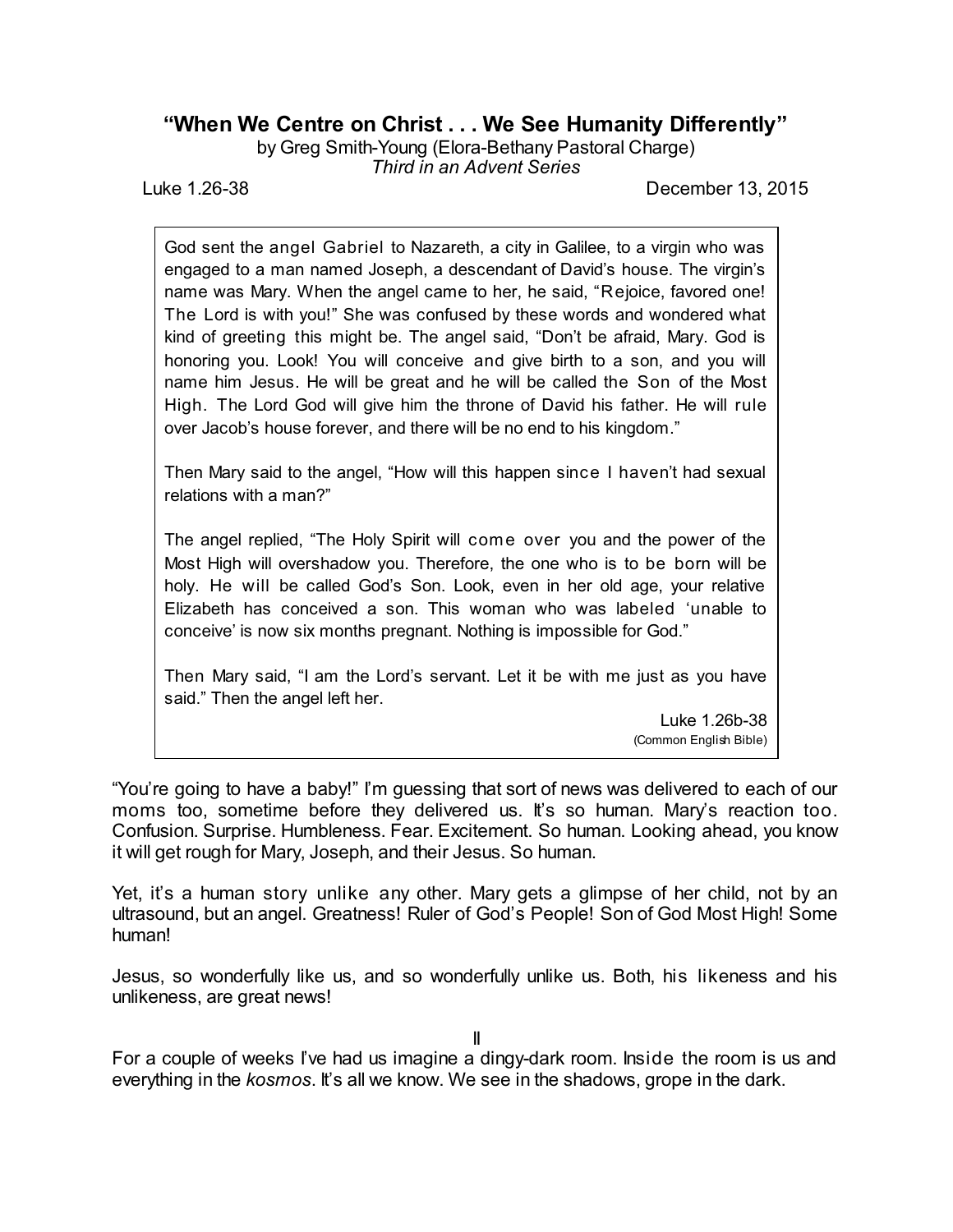Then, I've imagined a window appearing. The window is Jesus. We look at him, and we can see outside now! God is the outside. We can see what God is like. What do we see? Jesus shows us God the Almighty becoming a servant, for us. He is the Master of life submitting to death, for us. Not distant nor aloof, God is with us. When Jesus is at our centre, we see God differently.

There's more. The window lets light in, and we can see inside our world much better than before. What do we see? This *kosmos* is God-created. This *kosmos* God delights in. This *kosmos* is not God, yet God chooses to fill it with God's presence. God enters into all its created messiness. In Jesus, the fullness of God becomes flesh and blood, the stuff of the *kosmos*. When Jesus is at the centre, we see our world differently.

Today, look at this Jesus-window again. It is a mirror. You see yourself in it, and all of us crowded around. It is very familiar . . . but not. When Jesus is at our centre, we see ourselves differently.

III

See him in the mirror, human as we are.<sup>1</sup> He gets hungry and thirsty. He needs to be held. He will grow and mature. He will worship and pray. Tears, he will shed. Fear, he will feel. He won't know all the answers. Everyone belongs to a time and place, and he's taken for his address Judea, Roman Empire, when Herod was king.

He will face temptations, as we all do. His will be more intense. And, unlike us, he will stay faithful to God.<sup>2</sup> This will not mark him out as somehow unhuman. Rather, he is what all humanity should be. We are designed to walk in step with God, act in sync with God, love with the perfect love God pours into us. Jesus, the true human, does this.

Last week, we heard from the Bible that Jesus is "the image of the invisible God."<sup>8</sup> "Image of God" sounds very important, divine even. Then I remember where that phrase first shows up? In the beginning . . .

> *God created humankind in God's image, in the image of God, God created them; male and female God created them. 4*

That's all of us, folks. Images of God. Want to see us, as God makes us? Look at Jesus, "image of God." Notice his character, his heart. How is he with people? How is he with God? Look at what fires him up. See what concerns him most. He is the reflection of who

<sup>&</sup>lt;sup>1</sup> Docetism is an error in Christian theology, which says that Jesus was fully divine and only seemed to be human. It was rejected by the Council of Nicaea in 325 and is considered a grave mistake (i.e., a heresy). However, it continues to pop up in understandings of Jesus which downplay his human nature. See [https://en.wikipedia.org/wiki/Docetism.](https://en.wikipedia.org/wiki/Docetism)

<sup>&</sup>lt;sup>2</sup> Stanley Grenz, Theology for the Community of God (Grand Rapids: Eerdmans, 1994), 276f.

Colossians 1:15.

<sup>4</sup> Genesis 1:27.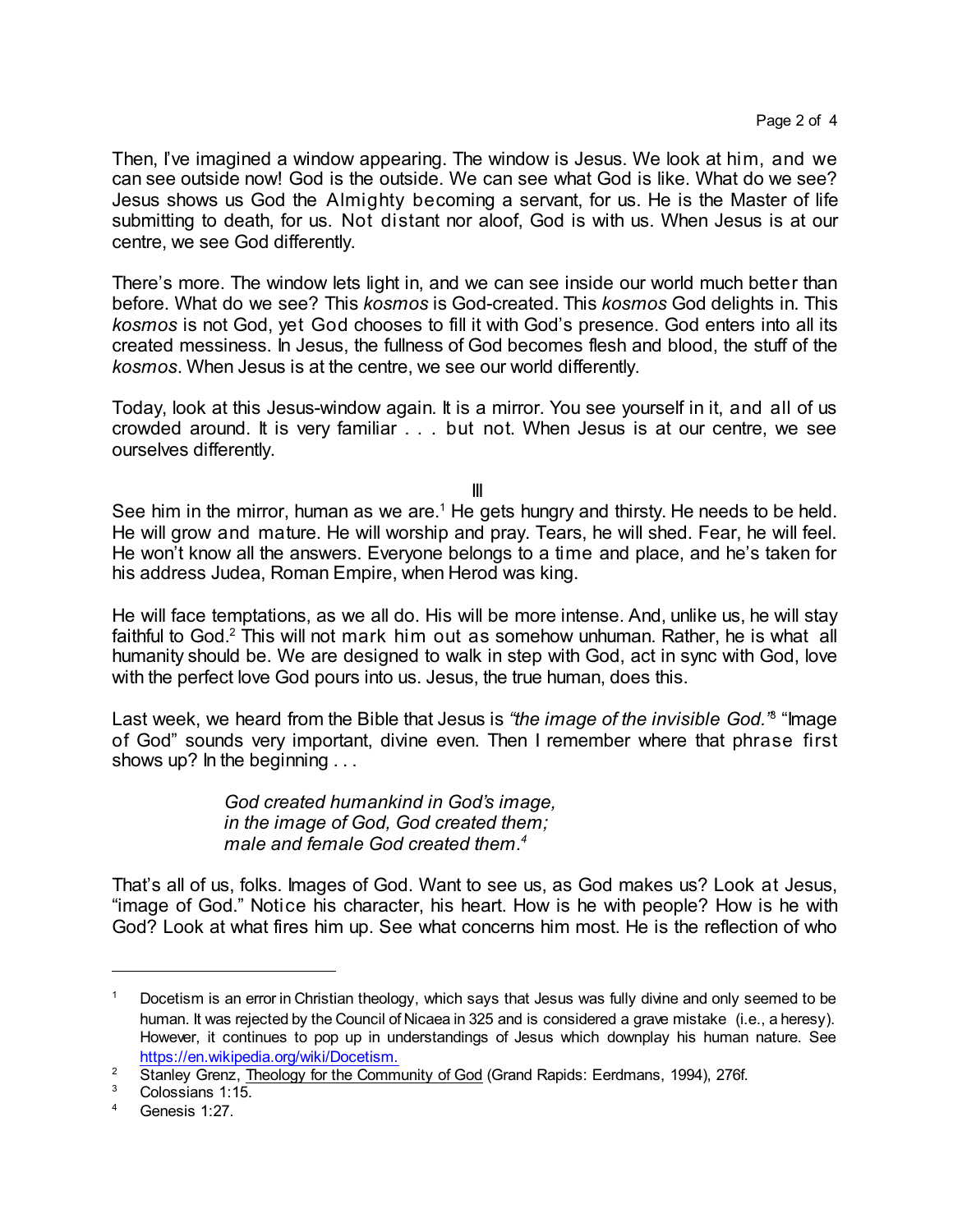we truly are: you, me, and all of us. Look at Jesus. He is us, as God made us to be in our God-given, divinely-designed fullness!<sup>5</sup>

When we see Jesus, we see ourselves differently.

Let me take a selfie!

IV

There is Jesus, with me beside him! All you too. Crammed around, it seems to be everyone.

Know what? We are not looking so good. I'm not talking about outside stuff. The heart stuff. Looking at us, beside him, we're a mess! An ugly mess.

I just read a book by Father Patrick Desbois, The Holocaust by Bullets it's called. He gathers accounts from witnesses, now elderly, who saw their Jewish neighbours murdered, close-up. Some 1.5 million of God's people lie in mass-graves, unmarked, in fields around villages through Eastern Europe.

Father Desbois writes:

*I am convinced that there is only one human race—a human race that shoots two-yearold children. For better or for worse I belong to that human race. . . .* 6

I want to scream, "Not me!" Or, better, those who do such things are monsters, inhuman. But then, I realize that dividing up between "us good people" and "those bad people," "human" and "subhuman," that is what fuels these atrocities. And all the day-to-day, petty crimes we commit against each other, you and I. We are all in this together.

I see us. I see Jesus. I want to smash the mirror.

It's Jesus we smash. Jesus provokes us. We see who we are, and we see in him who God makes us to be, and that threatens us. We can't stand him, who he is and who he shows us to be. Shortly after Mary's child is born, the family will be in flight from a tyrant's terror. Herod's murder rage does not make it into our Christmas pageants, but not because it's abnormal. It's too ordinary, and so human!*"God so loved the world, that he gave his only Son. . . ."* I love that part. But then it says, *"The light has come into the world, and people loved the darkness rather than the light. . . ."* 7

<sup>5</sup> "The foundation for our affirmation that Jesus is the true human lies in his claim as confirmed by the resurrection. [It] signifies that Jesus himself is the one true human person and therefore the paradigm for all human beings. Jesus, in other words, is the revelation of humanness as intended by God. What each of us is designed to be — and what God intends, even destines us to become — has already been revealed in the man Jesus of Nazareth." Grenz, 282.

<sup>&</sup>lt;sup>6</sup> Patrick Desbois, The Holocaust by Bullets: A Priest's Journey to Uncover the Truth Behind the Murder of 1.5 Million Jews, trans. Catherine Spencer (New York: Palgrave McMillan, 2008), 67.

 $7 \quad$  John 3.19 (ESV)